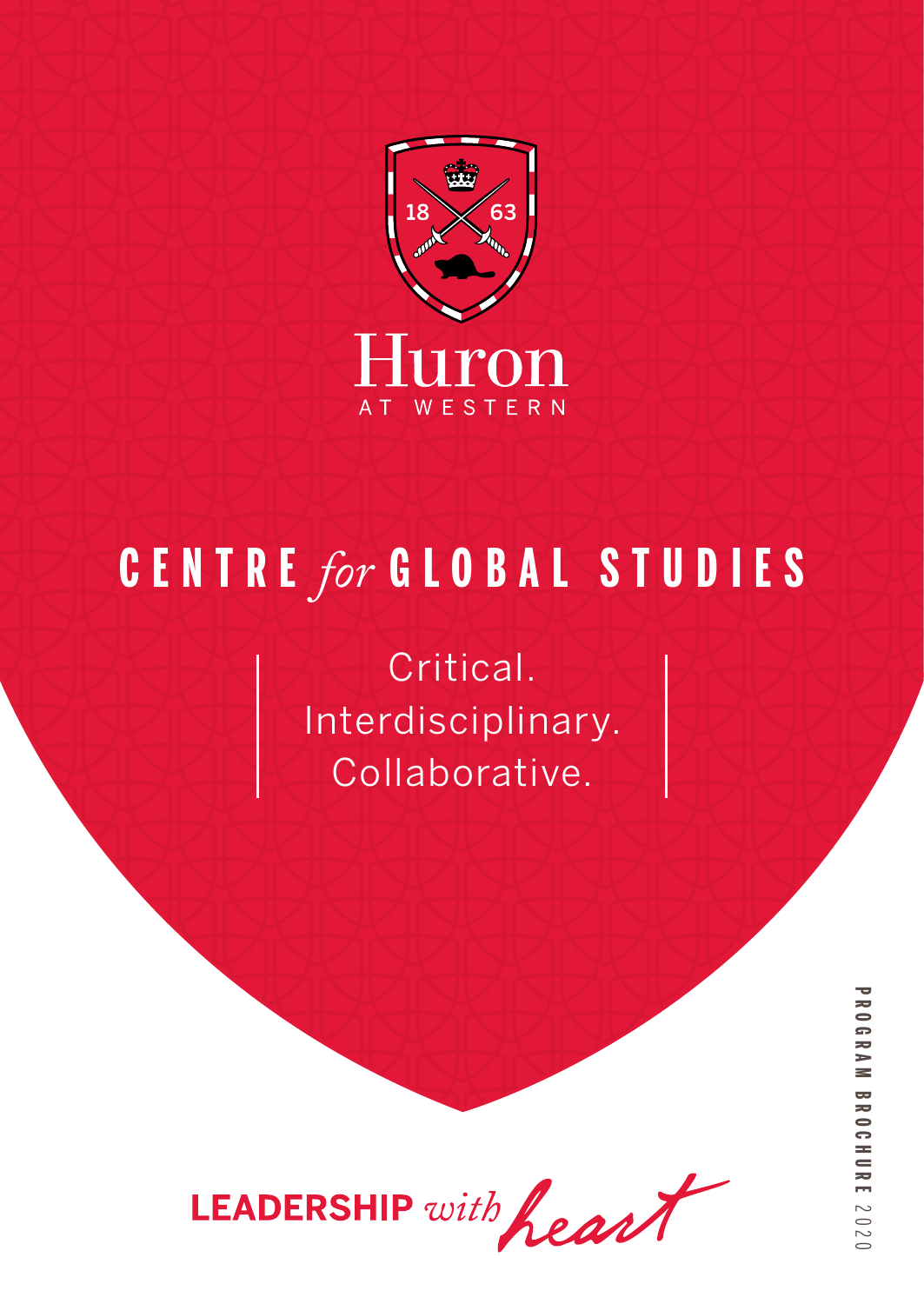# **C E N T R E** *for* **GLOBAL STUDIES**

# CRITICAL INSIGHT ON GLOBAL CHANGE

THE STUDY OF THE FORCES OF GLOBALIZATION PROVIDES TRULY INTERDISCIPLINARY LEARNING EXPERIENCES FOR ENGAGING WITH THE WORLD. IT PREPARES STUDENTS TO ACT RESPONSIBLY WITHIN GLOBAL INTERRELATIONS.

# THE HURON ADVANTAGE

Huron's Centre for Global Studies is the only academic unit of its kind in Canada. Students engage with the characteristic forces of globalization — mobility, inequality and social innovation — through rigorous interdisciplinary study.

#### We emphasize strong skills in analysis, communication and original research.

Our courses and programs are challenging and prepare our graduates for careers and fields of study that demand critical understanding of complex issues relating to global-scale transformations, inequalities, struggles for self-determination and social responsibilities.

#### **BARAA ABUZAYED** | YEAR 4

**Global Development Studies, Minor in French**

*"Global Development has really opened my eyes and encouraged me to think critically about how I want to contribute to the world.*

*I want to focus on grassroots community development and do work where everyone's voices, especially the people living within the communities I serve, steer the direction of the initiative."*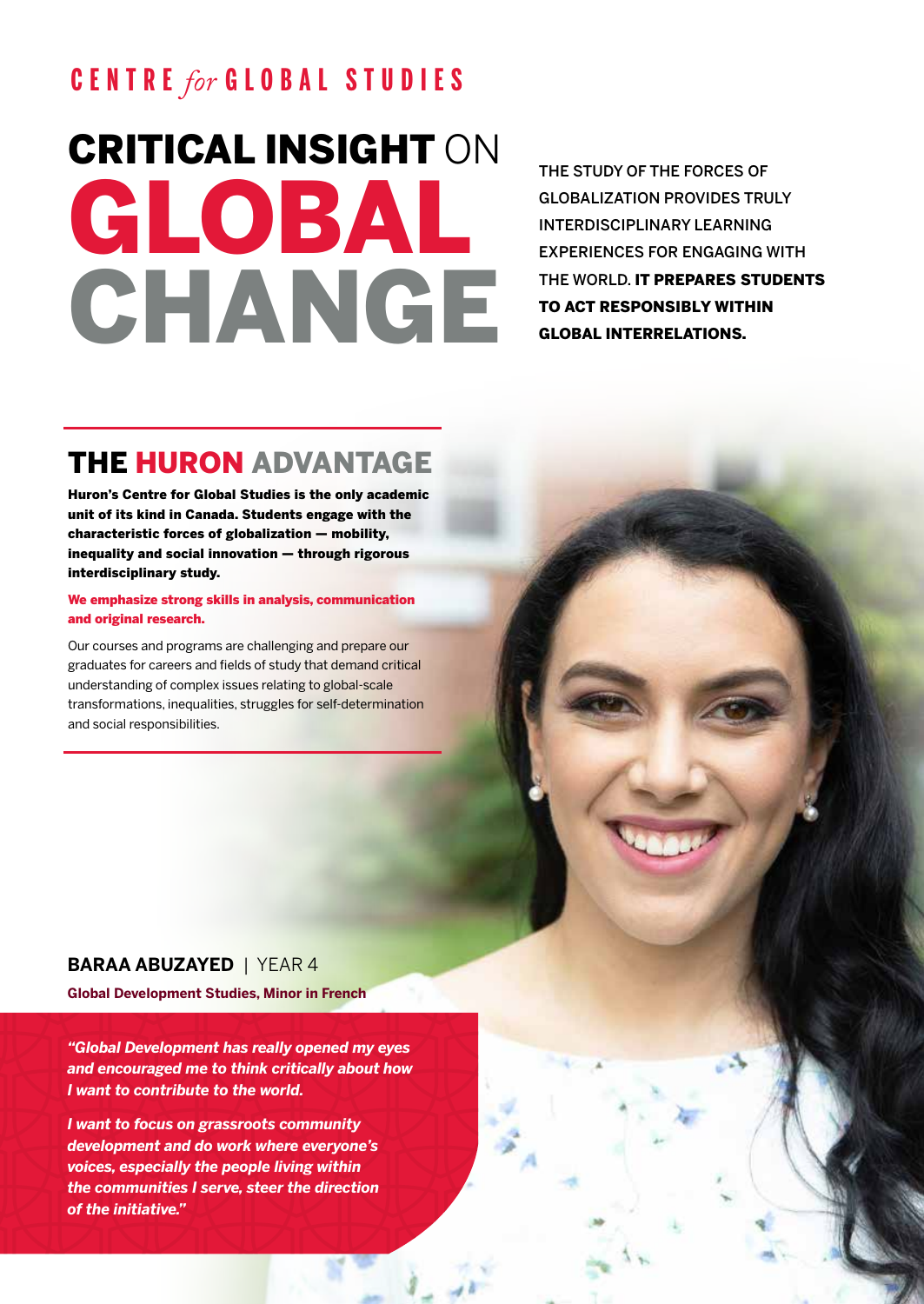# FIRST YEAR: UNLIMITED POSSIBILITIES

#### Your first year is all about exploration and discovery.

#### During this time, there are few required courses, so you study a wide variety of subjects and disciplines.

Challenge yourself. Reflect on the interrelation of ideas and problems in the world. By the time you graduate, you will be prepared in socially engaged interdisciplinary modes of inquiry to succeed in graduate studies across the social sciences and humanities. You will also be well-equipped to succeed within professional engagements such as law, business, public administration and social advocacy.

| <b>Program options</b>            | <b>Honors</b><br><b>Specialization</b> | <b>Specialization</b> | <b>Major</b> | <b>Minor</b> |
|-----------------------------------|----------------------------------------|-----------------------|--------------|--------------|
| <b>Globalization Studies</b>      |                                        |                       |              |              |
| <b>Global Development Studies</b> |                                        |                       |              |              |
| <b>Global Culture Studies</b>     |                                        |                       |              |              |
| <b>Global Gender Studies</b>      |                                        |                       |              |              |
| <b>Global Health Studies</b>      |                                        |                       |              |              |
| <b>Global Rights Studies</b>      |                                        |                       |              |              |

### First Year Courses

#### INTRODUCTION TO GLOBAL CULTURE

Explore how our lives and studies of the world are shaped by the interplay of ideas and social, cultural and political practices.

#### INTRODUCTION TO GLOBALIZATION

Investigate dominant material and cultural trends under conditions of social and economic globalization.

#### INTRODUCTION TO GLOBAL DEVELOPMENT

Examine problems of poverty and global inequalities through roles and practices of actors in the global development agenda.

## Sample First-Year Timetable **Sample First-Year Timetable**

| <b>MONDAY</b>                                              | <b>TUESDAY</b>                              | <b>WEDNESDAY</b>                                           | THURSDAY                                   | <b>FRIDAY</b>                                              |
|------------------------------------------------------------|---------------------------------------------|------------------------------------------------------------|--------------------------------------------|------------------------------------------------------------|
| $9:30$ am - 10:30am                                        | $12:30 \text{pm} - 1:30 \text{pm}$          | $9:30$ am - 10:30am                                        | $12:30 \text{pm} - 1:30 \text{pm}$         | $9:30am - 10:30am$                                         |
| <b>Women's Studies 1024G</b><br>Intro to Equity, Diversity | French 1910<br>University French (Level I)  | <b>Women's Studies 1024G</b><br>Intro to Equity, Diversity | French 1910<br>University French (Level I) | <b>Women's Studies 1024G</b><br>Intro to Equity, Diversity |
| and Human Rights                                           | 1.00 credit                                 | and Human Rights                                           | 1.00 credit                                | and Human Rights                                           |
| 0.50 credit                                                |                                             | 0.50 credit                                                |                                            | 0.50 credit                                                |
| $11:30$ am – 12:30pm                                       | $1:30 \text{pm} - 2:30 \text{pm}$           | $11:30am - 12:30pm$                                        | $1:30 \text{pm} - 2:30 \text{pm}$          | $11:30am - 12:30pm$                                        |
| <b>Health Sciences</b>                                     | <b>CGS 1023G</b>                            | <b>CGS 1023G</b>                                           | <b>CGS 1023G</b>                           | <b>Health Sciences</b>                                     |
| 1001A/B                                                    | Introduction to                             | Introduction to Global                                     | Introduction to                            | 1001A/B                                                    |
| <b>Personal Determinants</b><br>of Health                  | <b>Global Development</b>                   | Development                                                | Global Development                         | <b>Personal Determinants</b><br>of Health                  |
|                                                            | 0.50 credit                                 | 0.50 credit                                                | 0.50 credit                                |                                                            |
| 0.50 credit                                                |                                             |                                                            |                                            | 0.50 credit                                                |
| $12:30 \text{pm} - 1:30 \text{pm}$                         | $3:30 \text{pm} - 4:30 \text{pm}$           | $1:30 \text{pm} - 2:30 \text{pm}$                          | $3:30 \text{pm} - 4:30 \text{pm}$          |                                                            |
| French 1910<br>University French (Level I)                 | <b>Sociology 1020</b><br>Intro to Sociology | <b>Sociology 1020</b><br>Intro to Sociology                | Sociology 1020<br>Intro to Sociology       |                                                            |
| 1.00 credit                                                | 1.00 credit                                 | 1.00 credit                                                | 1.00 credit                                |                                                            |



**SCHOLAR'S ELECTIVES:** ARE YOU A HIGH-ACHIEVING, SELF-MOTIVATED STUDENT INTERESTED IN PURSUING INDEPENDENT RESEARCH? APPLY TO BE A PART OF THIS COMMUNITY OF SCHOLARS THAT FOSTERS RESEARCH SKILLS AND COLLABORATION. **huronatwestern.ca/scholars-electives-program**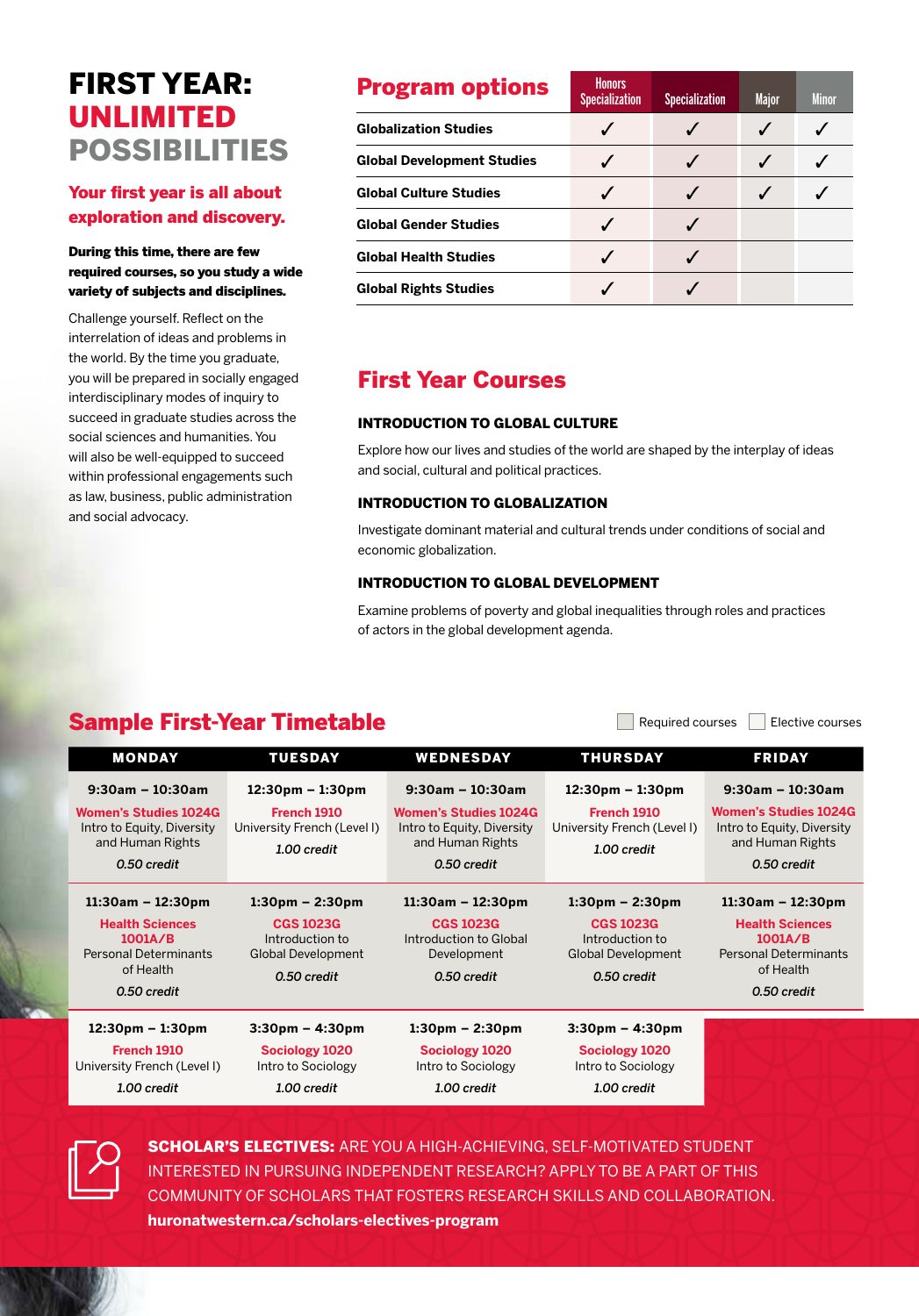# STREAMS OF STUDY

### Interdisciplinary Streams Of Study

#### GLOBALIZATION STUDIES

Actively explore the characteristic forces of globalization — mobility, integration and change — from the vantage point of human experience. Explore how social and economic globalization are shaped by human actions.

#### GLOBAL DEVELOPMENT STUDIES

Learn to critically analyze problems of poverty, exploring how the economic disadvantages suffered by some communities develop in relation to the advantages enjoyed by others. Analyze the ways development practices are structured in forms of intentional global hierarchies.

#### GLOBAL CULTURE STUDIES

Examine how the global networks through which people interact are caught within and interpreted through specific and often conflicting ways of making sense of the world and one's place in it. Investigate the social and political actions that make forms of global culture possible.

### Collaborative Streams Of Study

#### GLOBAL GENDER STUDIES

Study the stakes of gendered identities and the gendering of bodies and social groups on political, cultural, legal and economic registers. Investigate the interrelated issues of women's studies, sexuality, queer studies, feminism and studies in masculinity.

#### GLOBAL HEALTH STUDIES

Examine the practices and principles of health promotion, environmental factors and health, and health issues in marginalized populations. This concentration acts as excellent preparation for careers in humanitarianism and community development.

#### GLOBAL RIGHTS STUDIES

Learn how claims to self-determination, dignity and political standing operate, as exemplified in the struggles of migrants, women and Indigenous peoples.

**As a Huron student, you can COMBINE ANY PROGRAM with a minor, major or specialization from another Huron program or a major or minor in many of the programs offered at Western, Brescia or King's, such as:**

Languages **Economics History** English & Cultural Studies Philosophy

Political Science Anthropology Gender Studies Health Studies **Business** 

Governance, Leadership & Ethics Human Rights Media, Information & **Technoculture** 

Visual Arts Women's Studies International Relations International Development **Studies** 

#### NEED A MENTOR? BE A MENTOR.

**Senior students and alumni will help you plan your studies and your career. In your senior years, volunteer to mentor another student!** 



**huronatwestern.ca**/ **career-development**



# Huron and IVEY

In collaboration with the Ivey School of Business, the Centre for Global Studies offers five-year combined degrees, in which students earn both an Honors Business Administration (HBA) degree and an Honors Specialization Bachelor of Arts (BA).

> **huronatwestern.ca**/ **form-centre/ivey**

# র্ষ WUSC + EUMC Huron and WUSC

Through the Centre for Global Studies' partnership with Huron's local committee of World University Services of Canada (WUSC), students engage in its "development through education" programming, including refugee student sponsorship and international placements with community development projects.

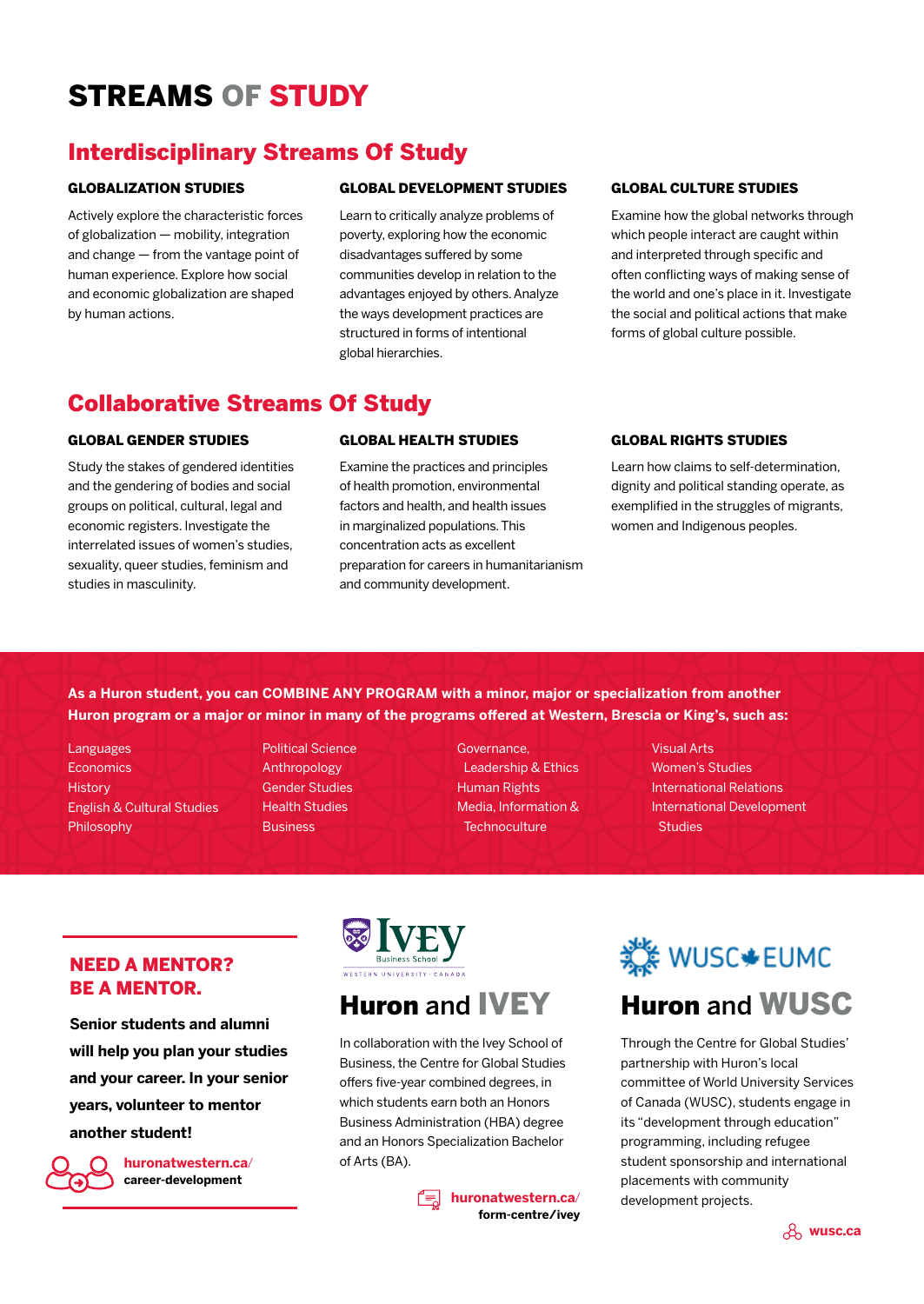# $\mathbb Z$  FACULTY RESEARCH EXPERTISE

#### **Huron's faculty are experienced researchers and mentors. Here are some of their areas of expertise:**

- Community economic autonomy
- Place-based social movements
- Politics of rights struggles
- Volunteer tourism
- Refugee studies
- Critical and applied research methods
- Global memory cultures
- Global resistance movements
- Decolonization
- Collective activism

*"I challenge students to aspire to rigorous, honest and effective engagement with the complexity of life in a globally interconnected world."* 

**WENDY RUSSELL, PhD, Assistant Professor, Centre for Global Studies**

**MEET ALL YOUR PROFS AT: huronatwestern.ca**



# AWARDS & **SCHOLARSHIPS**

**In addition to awards open to students in all disciplines, Global Studies students at Huron are eligible for numerous special awards and scholarships, including:**

- Roland Vishnu Award in Global Studies
- Book Award for Achievement in Academic Engagement and Leadership
- Book Award for Achievement in Experiential Learning
- Book Award for Excellence in Critical Studies of Gender, Sexuality, or Sexual Differences
- Book Award for Excellence in the Study of Research Methodology
- Praxis Book Award



**GET INVOLVED!** The Centre for Global Studies Community Association aims to provide the student body with a safe and informative space to meet one another,

participate in Global Studies related events, **receive aid from upper year Global Studies students through the mentoring program and become a greater part of the student body at Huron**. The CGSCA hosts two events per year aimed at current global issues, which should appeal to students in various years of their studies.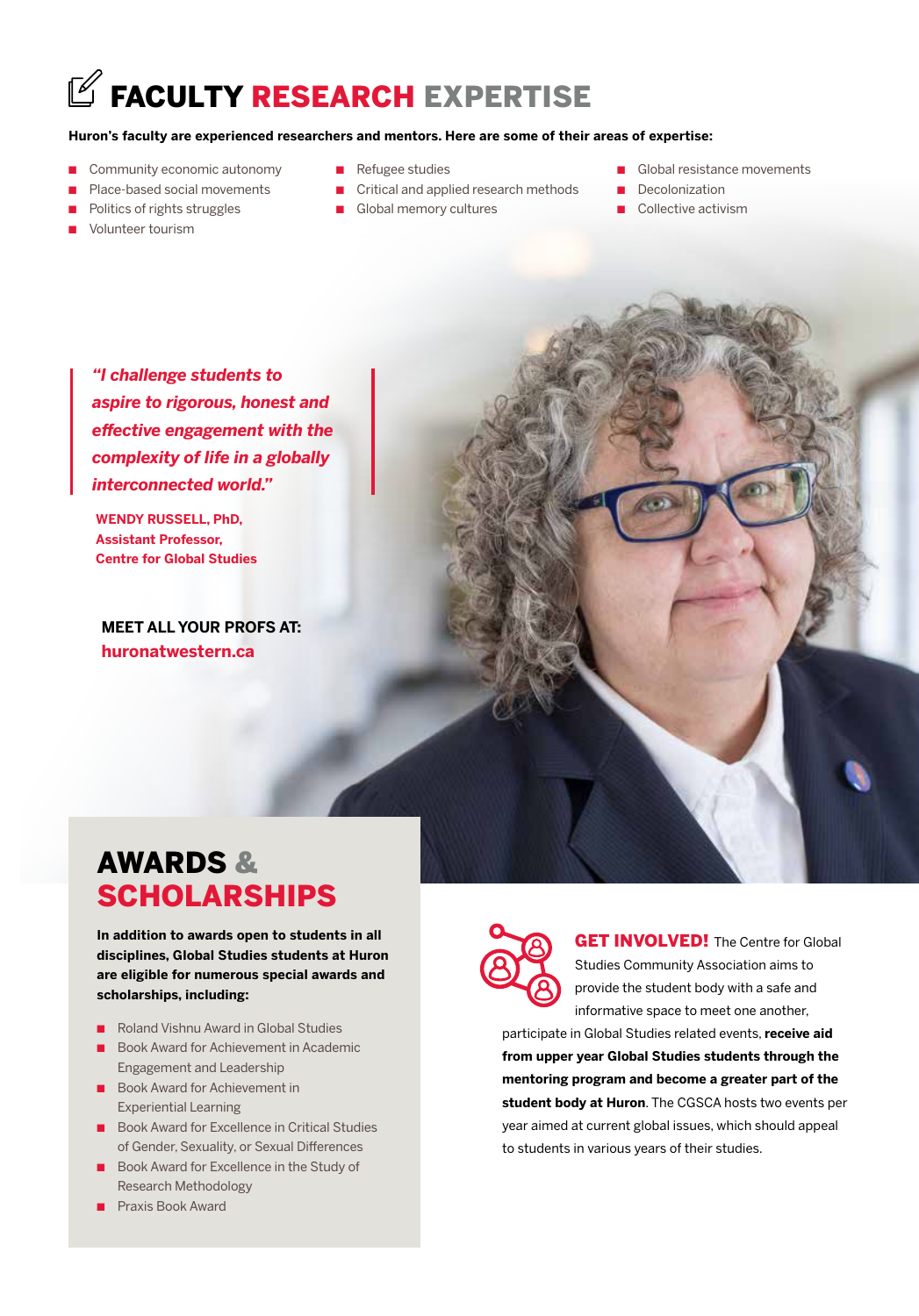# UNITERRA:

#### INTERNATIONAL COMMUNITY DEVELOPMENT PLACEMENTS

**Centre for Global Studies students may apply to take on a multi-month placement with one of hundreds of community development project placements the Uniterra program has available in Central America, the Caribbean, South America, Africa, Asia and South Asia. Share your skills, knowledge and passion for a better world!** 



**For more information, see: uniterra.ca/en**

# WHAT DO OUR GRADS DO?

**Our courses prepare students to become excellent and insightful readers, researchers, writers and thinkers.**

- INTERDISCIPLINARY GRADUATE PROGRAMS IN: Globalization; Global Development; Social, Political and Cultural Theory; Library and Information Studies; International Affairs; Feminist and Gender Studies; Migration; Nationalism and Ethnicity; Indigenous Studies; Social Justice; Media and Film; Journalism
- DISCIPLINARY GRADUATE SCHOOL PROGRAMS IN: Anthropology; Economics; English; Geography; History; Linguistics; Philosophy; Political Science
- LAW: Human rights; international; immigration/refugee; environmental; labour
- BUSINESS SCHOOL
- SOCIAL ENTREPRENEURSHIP
- LOCAL, NATIONAL AND INTERNATIONAL NON-GOVERNMENTAL ORGANIZATIONS
- **INTERNATIONAL DEVELOPMENT**
- CIVIL SERVICE

*"The Centre for Global Studies taught me to take an interest in the ways I participate in the world around me — through the clothes I wear, the things I buy, which organizations I support and how I involve myself in the communities that I'm a part of. Huron is unique in that it gives you the space to take concepts out of the classroom, which develops your practical skills and initiative, which is invaluable to your career."*

**KATELYN MACDONALD, Class of 2017** 

**MORE STUDENT AND ALUMNI STORIES AT: huronatwestern.ca**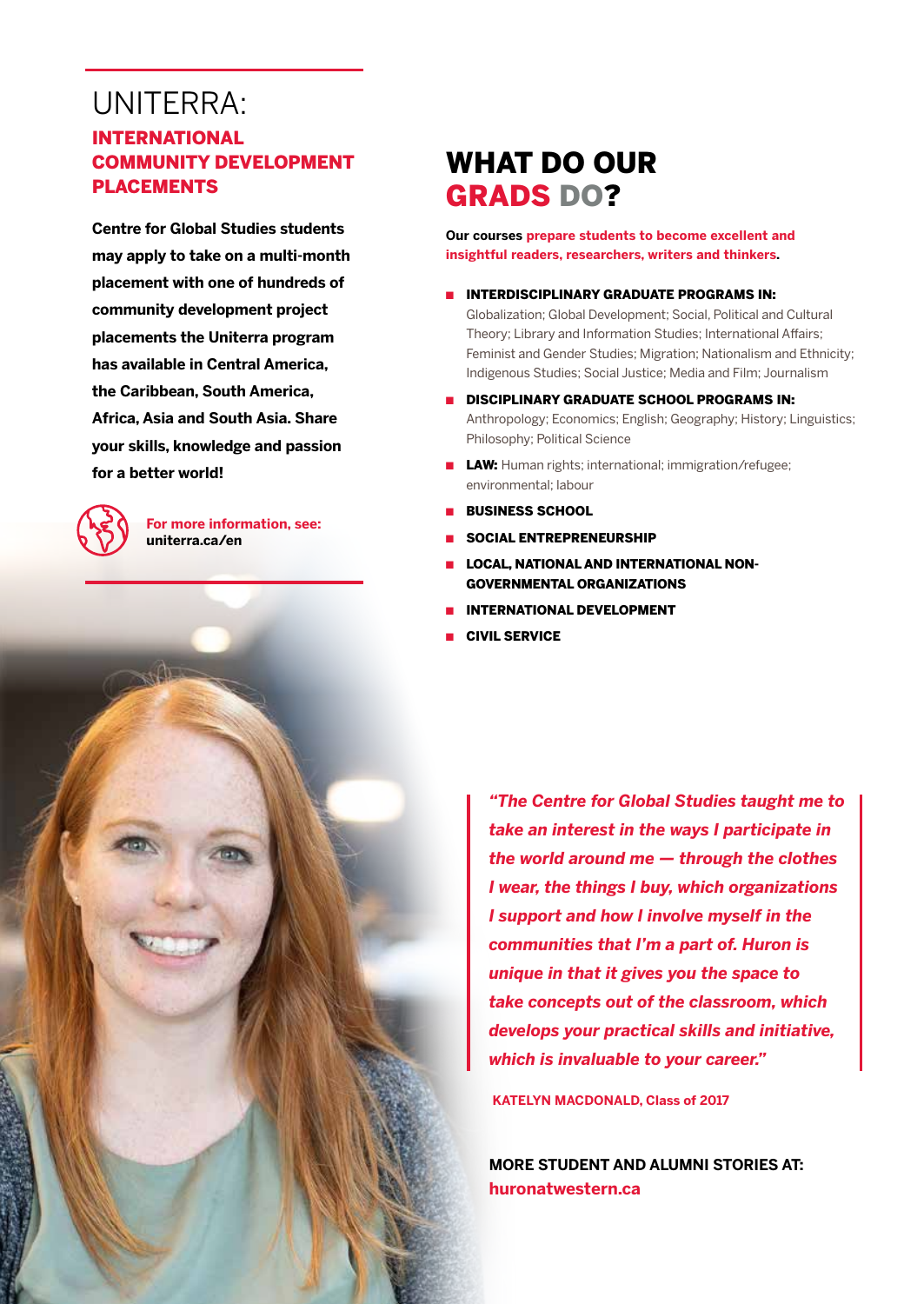## AFTER FIRST YEAR, You Can Study:

Problems of Global Development

Discourses of Global Studies

Critique of Capitalism

Collaborative and Participatory Methodologies

Theorizing Subjectivity and Power

Critical and Anti–Oppressive Methodologies

Seminar in Global Studies: Confronting Patriarchy in the Liberal Arts

Global Studies Participatory Project

Indigenous Peoples and Global Dispossession

Engaging Global Human **Displacement** 

Non–Hegemonic Economic Forms and Global Capitalism

Global Resistance Movements

Global Cultures of Gendering and Orientation

Economies of Development

**Decoloniality** 

Non-State Peoples and State Formations

Global Inequalities Based on Sexual Differences

Overcoming Management Paradigms in Global Development

Global Mobilities

Law in Global Relations and Languages of Power

Postcolonial Global Studies

Community in Global Modernity

Challenging Regimes of Global Citizenship and Internationalization

Globalized Capitalist **Agriculture** 

Non-Hegemonic Food Economies

Global Governmentality

Ungovernable Life

Global Energy Regimes

# **CU BEYOND THE CLASSROOM**

#### **Research and community-based learning projects at the Centre for Global Studies have explored:**

#### SUSTAINABLE COMMUNITY PROJECT

Through a special collaboration with the City of London, students critically assessed our local sustainability profile through an evaluation of London's "Green City Strategy," along with the case study of sustainable practices in cities worldwide. Throughout the course, students asked: What makes a sustainable community? What are the limits of sustainable development? What can community-based research tell us about the role of sustainable cities in the future of global modernity? Students responded to these questions through an end-ofterm public forum.

#### WORLD FARMERS

Working with the London-based NGO World Farmers, students documented the development and purpose of this grassroots organization's work. Students interviewed the farmers about the social, economic and community-based effects of producing food for household consumption, for community meals and for market. The result was a full-colour booklet that the World Farmers can use to promote their work.

#### WUSC PUBLIC EDUCATION EVENT

In partnership with World University Services of Canada (WUSC), CGS students attended the International Forum in Ottawa to discuss issues related to global development. Students attended panels with policy makers, media experts and representatives of development organizations. Upon their return, students worked on the production of podcast episodes aimed at increasing the visibility of the work of WUSC in Canada and at Huron. These podcast episodes were presented to the Huron community in a public event organized by the Centre for Undergraduate Research.

# RECENT STUDENT RESEARCH TOPICS:

- Globalizing Opposition to Land Grabbing
- Fair Trade and Alternative Forms of Capitalism
- Sustainable Living and Climate Change
- The Impact of Being Labelled a Refugee
- Small-Scale Coffee Farmers and the Global Market
- Making Place in Crisis: Labour and Integration
- People with Disabilities: The Failure of Development Agencies
- Refugee Settlement in London
- Community Development and Activism Through Bicycle Pathways